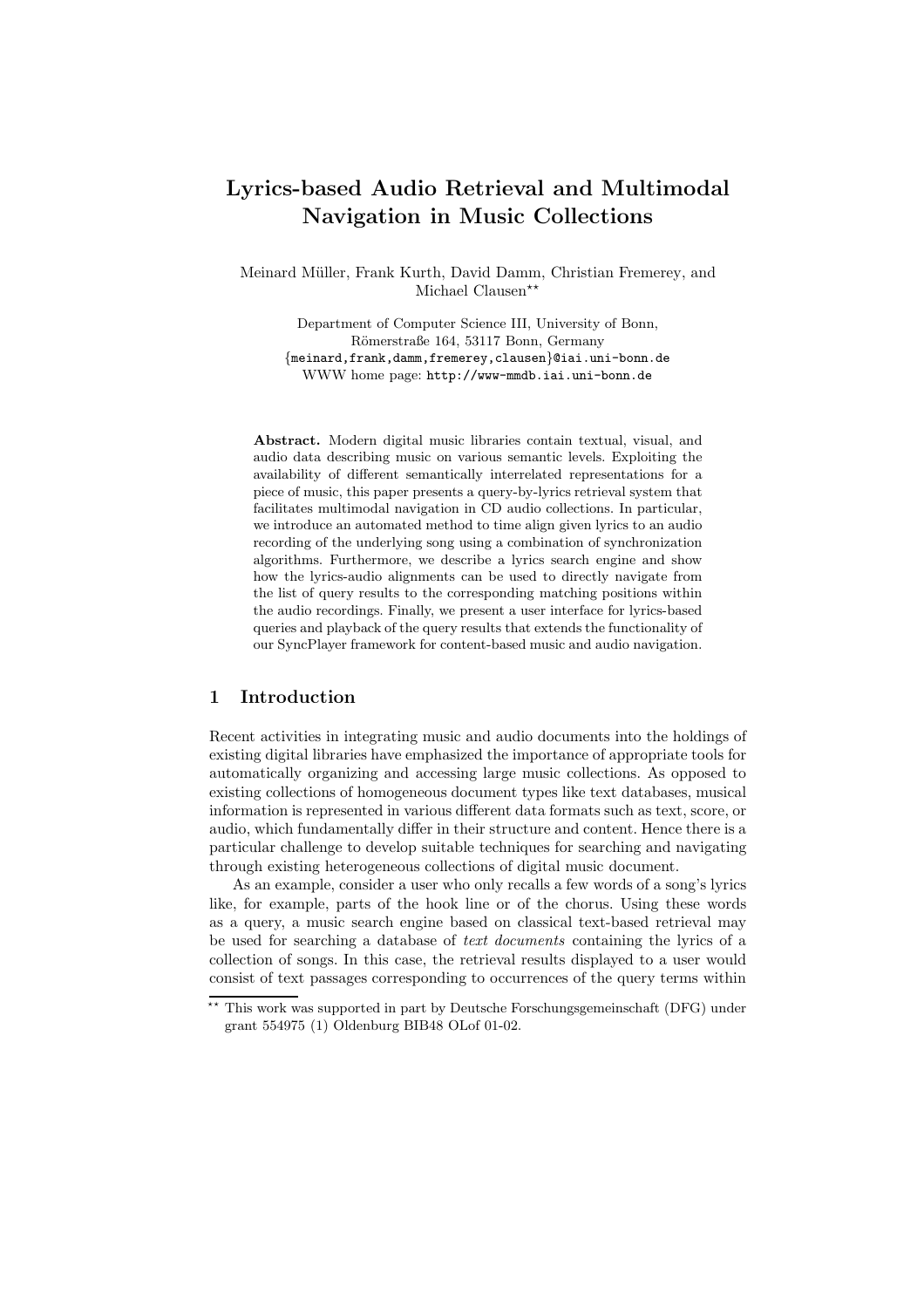

Fig. 1. Lyrics, MIDI version, and the waveform of an audio recording by Allen of measures 5 to 8 of Schubert's piano song D 911, No. 11 from the Lied cycle "Winterreise". The MIDI version is shown in piano-roll, where the black bars encode the vocal and the gray bars the piano track. The generated time alignments are indicated by the two-headed arrows.

the lyrics. However, in the music domain, the retrieval results are most naturally presented by acoustically playing back parts of an actual audio recording that contain the query terms, while a musical score may be the most appropriate form for visually displaying the query results. Such applications for multimodal music retrieval and navigation rely on the availability of suitable annotations and time alignments for connecting or linking the different types of available information related to a particular piece of music. In the latter example, an alignment of the lyrics to time positions in a corresponding audio recording would constitute such linking information.

Making lyrics-based audio retrieval feasible for larger scale music collections, this paper presents techniques for automatic lyrics-audio synchronization, for text-based lyrics search, as well as for multimodal music access and data presentation. As our first contribution, in Sect. 2 we describe a method to automatically generate audio annotations by temporally aligning the lyrics of a piece of music to audio recordings of the same piece. To solve this task, we exploit the availability of music documents in different data formats that describe a given piece of music at various semantic levels. In particular, we assume the availability of a MIDI representation (a kind of mid-level representation in between audio and score as will be described in Sect. 2), which serves as a "connector" in the lyrics-audio synchronization process: first we align the lyrics to the MIDI representation and then align the MIDI to an actual audio recording. This idea is illustrated by Fig. 1, which shows the lyrics, a MIDI version, and the waveform of an audio recording for measures 5 to 8 of Schubert's piano song D 911,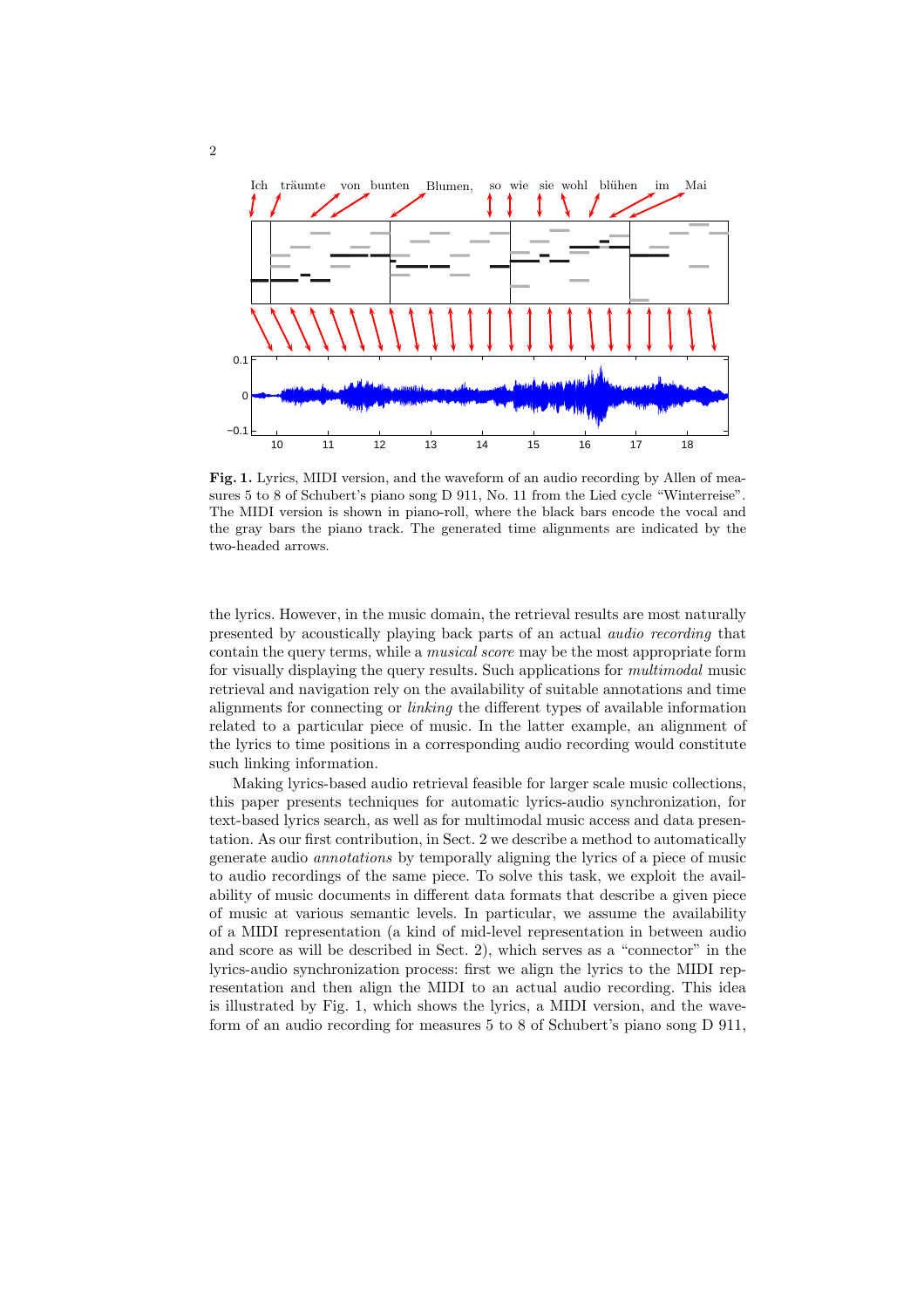No. 11 from the Lied cycle "Winterreise". This piece, in the following simply referred to as Schubert example, will serve as running example throughout this paper. Fig. 1 also shows two time alignments (a lyrics-MIDI and a MIDI-audio alignment), which are indicated by the bidirectional arrows. The availability of such alignments allows for accessing the audio recording exactly at the positions where a particular lyrics' term is sung by the vocalist.

In Sect. 3, we present effective as well as efficient methods for *searching* music collections based on textual queries by using a combination of indexing techniques from text retrieval and prior knowledge on the particularities of music lyrics. For evaluating this query-by-lyrics scenario, we integrated the proposed retrieval algorithms in the existing SyncPlayer framework, as will be discussed in Sect. 4. The SyncPlayer is basically an enhanced audio player providing a plug-in interface for multidmodal presentation, browsing, and retrieval of music data, see [1]. For presenting the query results to the user, we implemented a SyncPlayer plug-in for synchronously displaying the lyrics along with the audio playback. Based on the lyrics-audio alignments, the user may directly navigate from the list of lyrics-based query results to the corresponding matching positions within the audio recordings. Finally, in Sect. 5, we give an example to illustrate the interplay of various multimodal navigation and visualization tools and give prospects on future work. References to related work are given in the respective sections.

### 2 Alignment of Lyrics and Music Audio

In this section, we present a procedure for automatically annotating audio recordings of a given song by its corresponding lyrics. To this end, we will exploit the existence of various music representations in different data formats conveying different types of information on a piece of music. Before describing the actual lyrics-audio alignment procedure, we briefly discuss the involved data types and give references to related work on music alignment.

We start with the symbolic *score format*, which contains explicit information on the notes such as musical onset time, pitch, duration, and further hints concerning dynamics and agogics. In contrast, the purely physical audio format encodes the waveform of an audio signal as used for CD recordings. In generally, it is very difficult or even infeasible to extract musical note parameters from a given waveform, in particular for complex polyphonic music. The MIDI format may be thought of as a hybrid of the last two data formats which explicitly represents content-based information such as note onsets and pitches but can also encode agogic and dynamic subtleties of some specific interpretation. Finally, the lyrics represent the textual information of a song or opera. For an example, we refer to our Schubert example shown in Fig. 1.

A key idea for automatically organizing and annotating large music collections is to exploit the availability of different music representations at various semantic levels. To this end, one needs *alignment* or *synchronization* algorithms that automatically link and interrelate the differently formatted information sets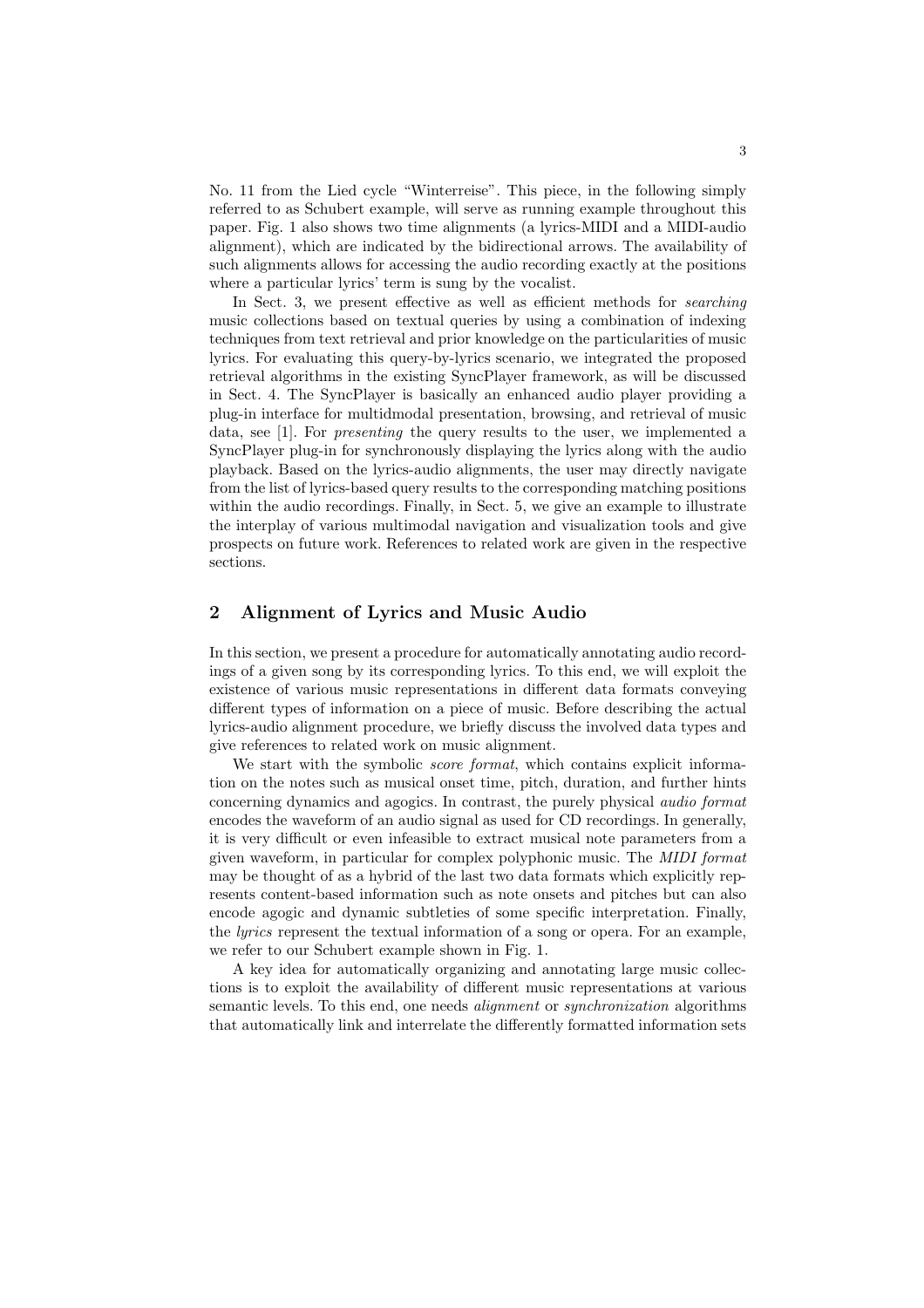

Fig. 2. Lyrics-audio alignment via MIDI-audio synchronization.

related to a single piece of music [2]. Here, synchronization is taken to mean a procedure which, for a given position in one representation of a piece of music, determines the corresponding position within another representation, see Fig. 1. In the last few years, extensive research has been conducted on automatic music synchronization and great advances have been achieved in aligning score, MIDI, and audio representations of a given piece, see [2–8] and the references therein. In contrast, the automatic alignment of lyrics to a corresponding audio recording of the underlying song, also referred to as lyrics-audio synchronization, is a very hard problem. In particular, the automatic recognition of vocals within a song seems infeasible without any additional assumptions. To alleviate the problem, Wang et al. [9] present an approach to automatic lyrics-audio alignment, which strongly relies on musical a priori knowledge of the song's and the lyrics' structure. Furthermore, the authors aim at a relatively coarse per-line alignment roughly estimating the start and end times for each lyrics line within the audio.

In the following, we describe a simple but effective procedure for automatic lyrics-audio synchronization, which works for large classes of music and generates precise alignments on the word or even syllable level. In our approach, we assume the existence of a MIDI file, which represents the symbolic score information and contains the lyrics along with MIDI time stamps. Then, the lyrics can be located within a given audio recording by aligning the MIDI note parameters to the audio data. In other words, we solve the original problem by computing a lyrics-MIDI alignment and then by applying a MIDI-audio synchronization, which can be done very efficiently as described below. To legitimate this procedure, we note that attaching lyrics to MIDI data has to be done only once independent of a particular interpretation or instrumentation. At the end of this section, we describe how this can be done using a semi-automatic procedure. Such an enriched MIDI can then be used for lyrics-audio alignment for all available audio recordings of the respective piece, see Fig. 2. This situation applies to a wide range of pieces from Western classical music, where one often has a few dozens of different CD recordings of an opera or a song.

In the first step of our algorithm for MIDI-audio synchronization, we transform the MIDI as well as the audio data into a common mid-level representation, which allows for comparing and relating music data in various realizations and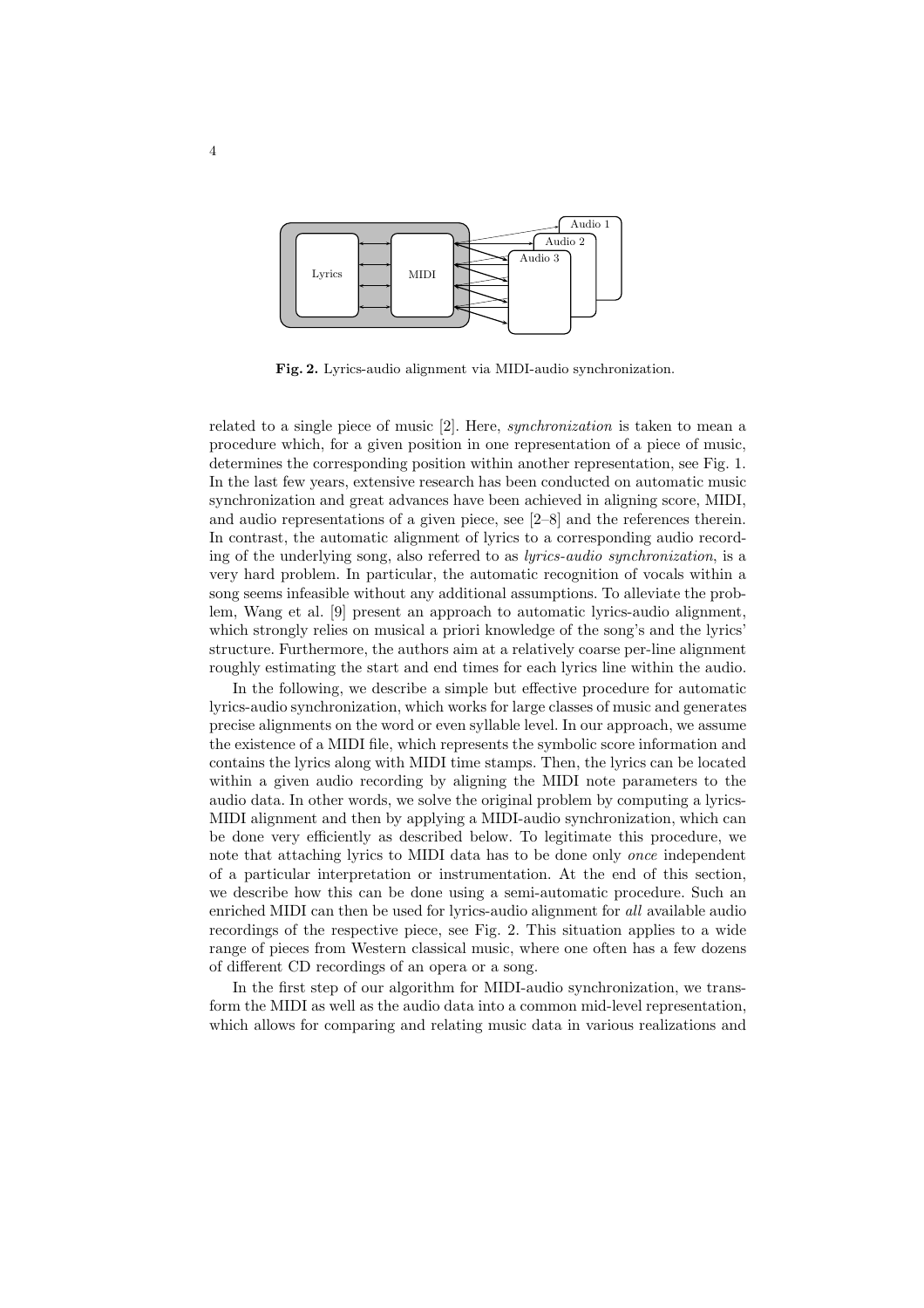

Fig. 3. Normalized chroma representations for the Schubert example (Fig. 1) derived from a MIDI representation (left) and an audio recording by Allen (right).

formats. In particular, we use chroma-based features, where the chroma correspond to the twelve traditional pitch classes of the equal-tempered scale. These features account for the well-known phenomenon that human perception of pitch is periodic in the sense that two pitches are perceived as similar in "color" if they differ by an octave [10]. Assuming the equal-tempered scale, the chroma correspond to the set  $\{C, C^{\sharp}, D, \ldots, B\}$  that consists of the twelve pitch spelling attributes as used in Western music notation. Note that in the equal-tempered scale, different pitch spellings such  $C^{\sharp}$  and  $D^{\flat}$  refer to the same chroma. Now, using the explicit MIDI pitch and timing information, one can directly transform a MIDI data stream into a sequence of normalized 12-dimensional chroma vectors, where each vector covers a specific time interval. Such a chroma representation is also referred to as *chromagram*. To compute a MIDI chromagram, as suggested in [4], each pitch is associated to a corresponding chroma unit vector. Then, for a fixed time interval, one adds up the chroma unit vectors of all active MIDI pitches and normalizes the resulting sum vector. In our implementation, we work with a resolution of 10 features per second, where each feature vector corresponds to a 200 ms time interval. Similarly, the audio data stream is transformed into a chromagram representation. This can be done by suitably binning spectral coefficients [10] or by employing a suitable pitch filter bank [11]. Fig. 3 shows a MIDI chromagram as well as an audio chromagram for our Schubert example. Note that a normalized 12-dimensional chroma vector expresses the relative distribution of the signal's local energy content within the 12 chroma bands. A chromagram shows a high degree of robustness to variations in dynamics, timbre, as well as articulation and strongly correlates to the harmonic progression of the underlying pieces.

In the second step, the MIDI and audio data streams can be directly compared on the chroma representation level. Denoting the feature sequence of the MIDI file by  $V := (v_1, v_2, \ldots, v_N)$  and of the audio file by  $W := (w_1, w_2, \ldots, w_M)$ , one builds an  $N \times M$  cross-similarity matrix by calculating a similarity value for each pair of features  $(v_n, w_m)$ ,  $1 \leq n \leq N$ ,  $1 \leq m \leq M$ . An alignment path of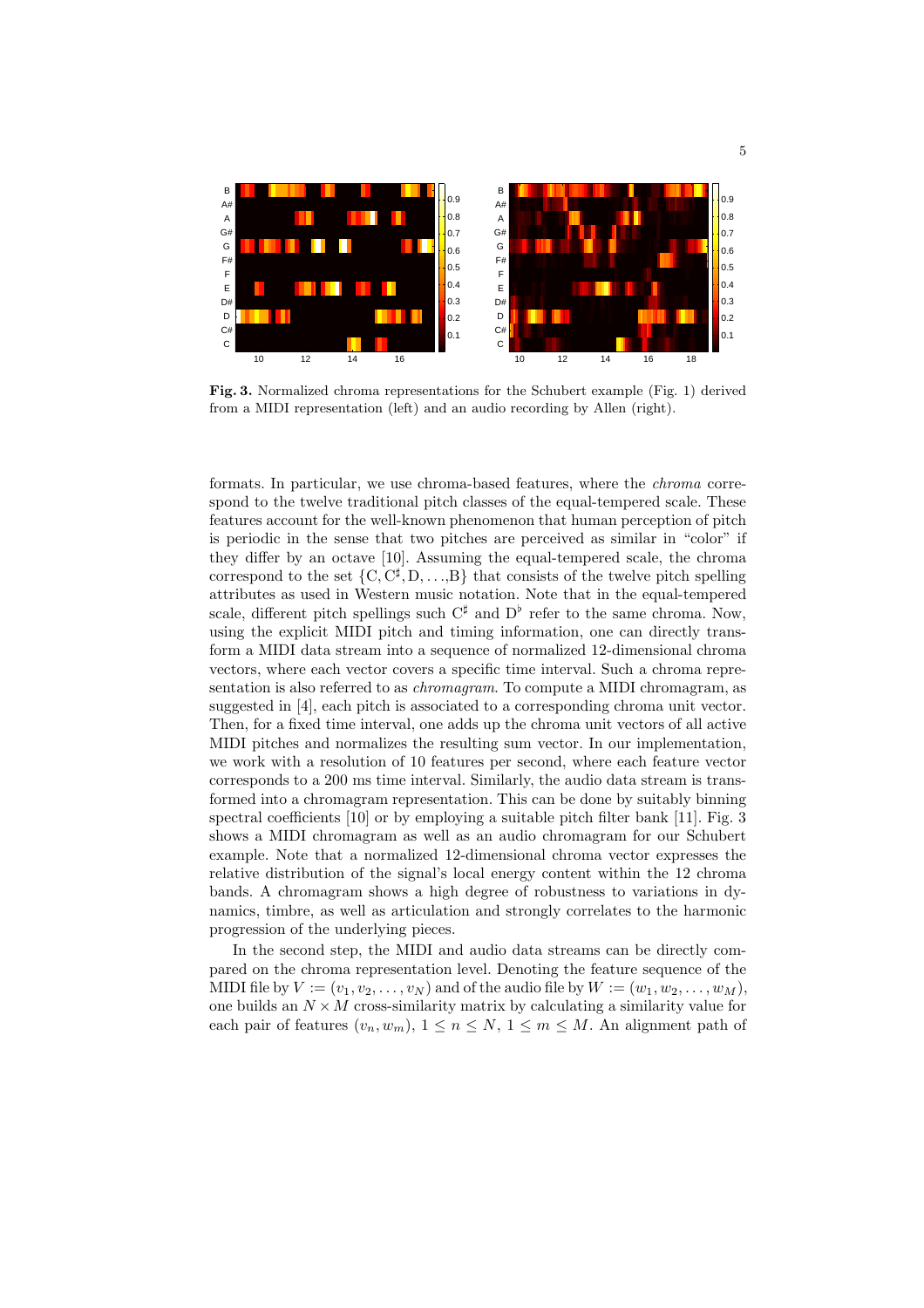maximum similarity is determined from this matrix via dynamic programming. Note that the time and memory complexity of this problem is proportional in the product  $N \times M$ , which becomes problematic for long pieces. To overcome this issue, the calculation is iteratively performed on multiple scales of temporal resolution going from coarse to fine. The alignment results of the coarser scale are used to constrain the calculation on the finer scales. For details we refer to [6]. The resulting optimal path encodes the MIDI-audio alignment as indicated by the bidirectional arrows in Fig. 1.

Extensive tests on a large corpus of Western music as described in [6] have shown that our synchronization algorithm yields accurate MIDI-audio alignments at a 100 ms resolution level (only in few cases there are some deviations of up to a second), which is sufficient for our lyrics-based audio retrieval and navigation application. As was mentioned above, we need enriched MIDI files that contain the lyrics along with MIDI time stamps. Since such MIDI files are rarely available, we semi-automatically annotated the lyrics for several popular songs as well as the 24 songs of Franz Schubert's Lied cycle Winterreise (op. 89, D. 911). To this end, we collected freely available lyrics (often already containing suitable syllable divisions) as well as corresponding MIDI files from the WWW. We then manually processed the lyrics by attaching the number of musical notes corresponding to the respective word or syllable. As it turns out, this process is not too laborious since in most cases each given word or syllable corresponds to exactly one note. Actually, this information was sufficient to automatically derive the desired MIDI time stamps for the lyrics simply by sequentially reading off the MIDI note onsets from the vocal track. In Sect. 4, we describe how the synchronization results are integrated into our SyncPlayer system.

### 3 Lyrics-based Music Retrieval

We now describe our index-based method for lyrics-based retrieval. In the following, we assume that the lyrics for our collection of N audio recordings are stored in N text files  $\mathcal{L} := (L_1, \ldots, L_N)$  where a file  $L_i$  consists of a sequence  $(t_{i1},...,t_{in_i})$  of terms. Our indexing technique uses inverted files which are well known from classical text retrieval [12]. In lyrics-based music retrieval, users are likely to query catchy phrases as they frequently occur in the chorus or hook line of a song. Therefore, our basic indexing strategy presented next is designed to efficiently retrieve exact sequences of query terms. Later on, this basic strategy is extended to allow fault tolerant retrieval.

In a preprocessing step, for each term t an inverted file  $H_{\mathcal{L}}(t)$  is constructed from our text files.  $H_{\mathcal{L}}(t)$  contains all pairs  $(i, p)$  such that t occurs as p-th lyrics term within text file  $L_i$ , i.e.,  $t_{ip} = t$ . Using inverted files, query processing may then be performed simply by using intersections of inverted files: assume a query is given as a sequence of words  $q := (t_0, \ldots, t_k)$ . Then, the set of matches

$$
H_{\mathcal{L}}(q) := \bigcap_{j=0}^{k} H_{\mathcal{L}}(t_j) - j \tag{1}
$$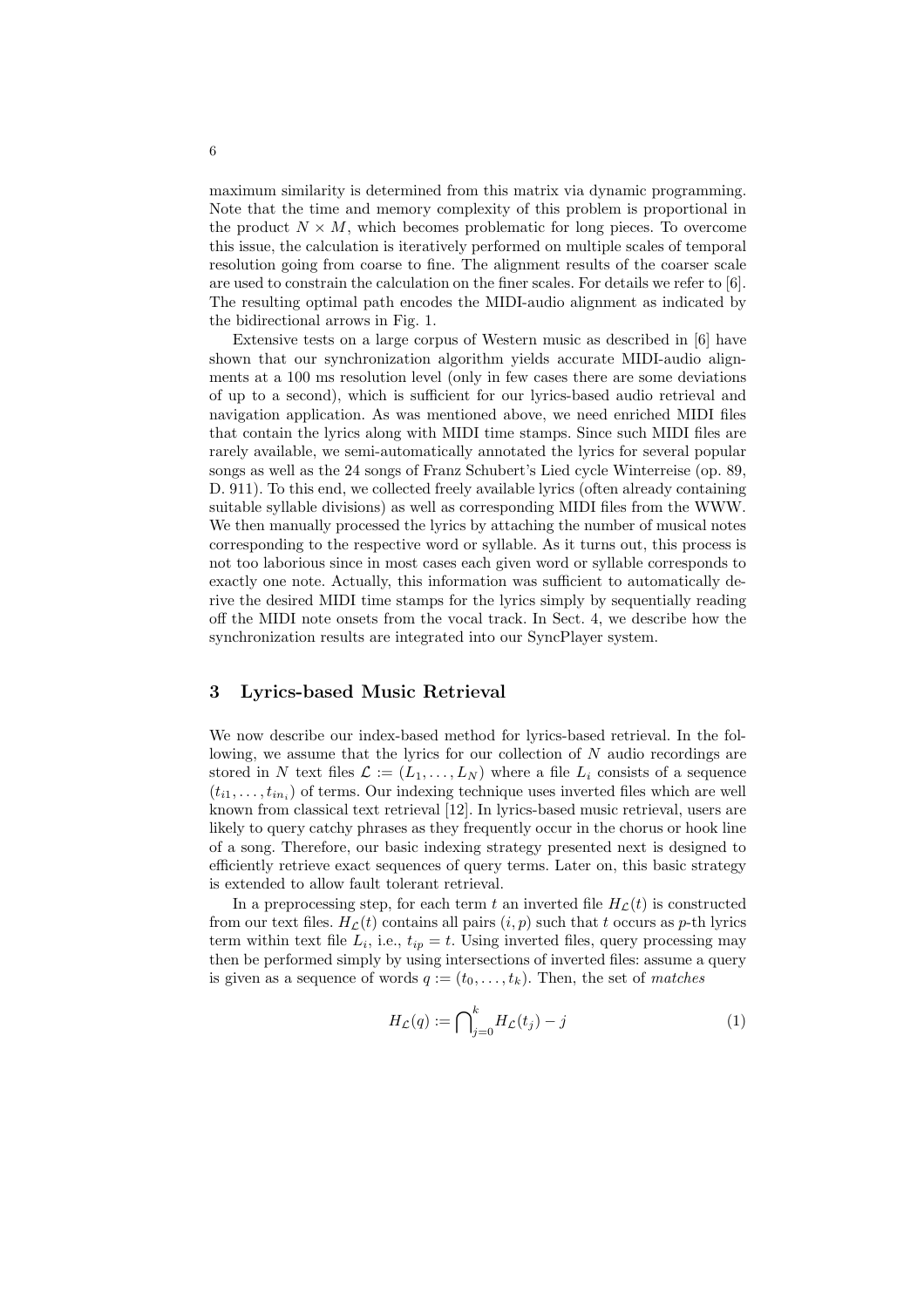can be easily shown to contain all pairs  $(i, p)$  such that the exact sequence of terms q occurs at position p within the i-th document. To make this basic matching procedure robust towards errors such as misspelled or wrong words, we introduce several methods for incorporating fault tolerance. To account for typing errors, we preprocess each query term  $t_i$  and determine the set  $T_i$  of all terms in our dictionary of inverted files (i.e., the set of all terms with an existing inverted file) having a small edit distance to  $t_i$ . Then, instead of only considering the exact spelling  $t_i$  by using  $H_{\mathcal{L}}(t_i)$  in (1), we consider the union  $\cup_{t\in T_i}H_{\mathcal{L}}(t)$  of occurrences of all terms which are close to  $t_i$  with respect to their edit distance. To account for term-level errors such as inserted or omitted words, we first preprocess all word positions occurring in (1) by a suitable quantization. This amounts to replacing each of the inverted files  $H_{\mathcal{L}}(t)$  by a new set  $[H_{\mathcal{L}}(t)/Q]\cdot Q$ , where each entry  $(i, p)$  of  $H_{\mathcal{L}}(t)$  is replaced by a quantized version  $(i, |p/Q| \cdot Q)$ for a suitably chosen integer  $Q$  ( $Q = 5$  was used in our tests). Furthermore, we replace  $H_{\mathcal{L}}(t_j)$  of (1) by  $H_{\mathcal{L}}(t_j) - \lfloor j/Q \rfloor \cdot Q$  prior to calculating the intersection. The latter yields a list  $(m_1, \ldots, m_\ell)$  of matches which is subsequently ranked.

For each match  $m_i$  we obtain a ranking value  $r_i$  by combining classical ranking criteria  $(r_i^1, r_i^2)$  and  $r_i^3$  in what follows) with criteria accounting for the peculiarities of the lyrics-based scenario  $(r_i^4$  in what follows). As for the classical criteria, each match  $m_i$  is assigned a ranking value  $r_i^1$  that essentially measures the deviation of the query terms occurring in  $m_i$  from their correct ordering as specified by q. To account for term-level mismatches, a ranking value  $r_i^2$  counts the total number of query terms occurring in  $m_i$ . Note that  $r_i^2$  may be obtained efficiently by using a dynamic programming technique [13] while simultaneously calculating the set of matches (1). A further ranking value  $r_i^3$  accounts for the total edit distance of the query terms to the terms matched in  $m_i$ . Exploiting the lyrics-audio alignment corresponding to  $m_i$ , we obtain a ranking value  $r_i^4$ by suitably weighting the temporal distance (within the audio recording) of the first and the last query term occurring in  $m_i$ . Finally, an overall ranking value for each match is obtained as  $r_i := \sum_{j=1}^{3} w_j r_i^j$ , where  $w_1, \ldots, w_4$  denote some suitably chosen real-valued weighting factors. In future work, it will be interesting to include even more music-specific knowledge into the ranking procedure. As an example, one might exploit available information about the structure of the audio recording to give lyrics terms more weight if they occur in structurally salient passages such as in the chorus sections.

The proposed methods for indexing and retrieval can be realized by properly adapting well-known text retrieval techniques. To verify the efficiency of the proposed methods, we created an index for a test corpus of approximately 110.000 lyrics documents of mainly popular music crawled from the web. As described in [13], retrieval using the proposed inverted-file based approach can be performed very efficiently in both of the cases of exact and fault tolerant retrieval including the proposed ranking.

To conclude this section, we note that in the above we have tacitly assumed that the aligment information for linking the lyrics to the audio recordings is stored in some suitable secondary data structure that can be accessed efficiently.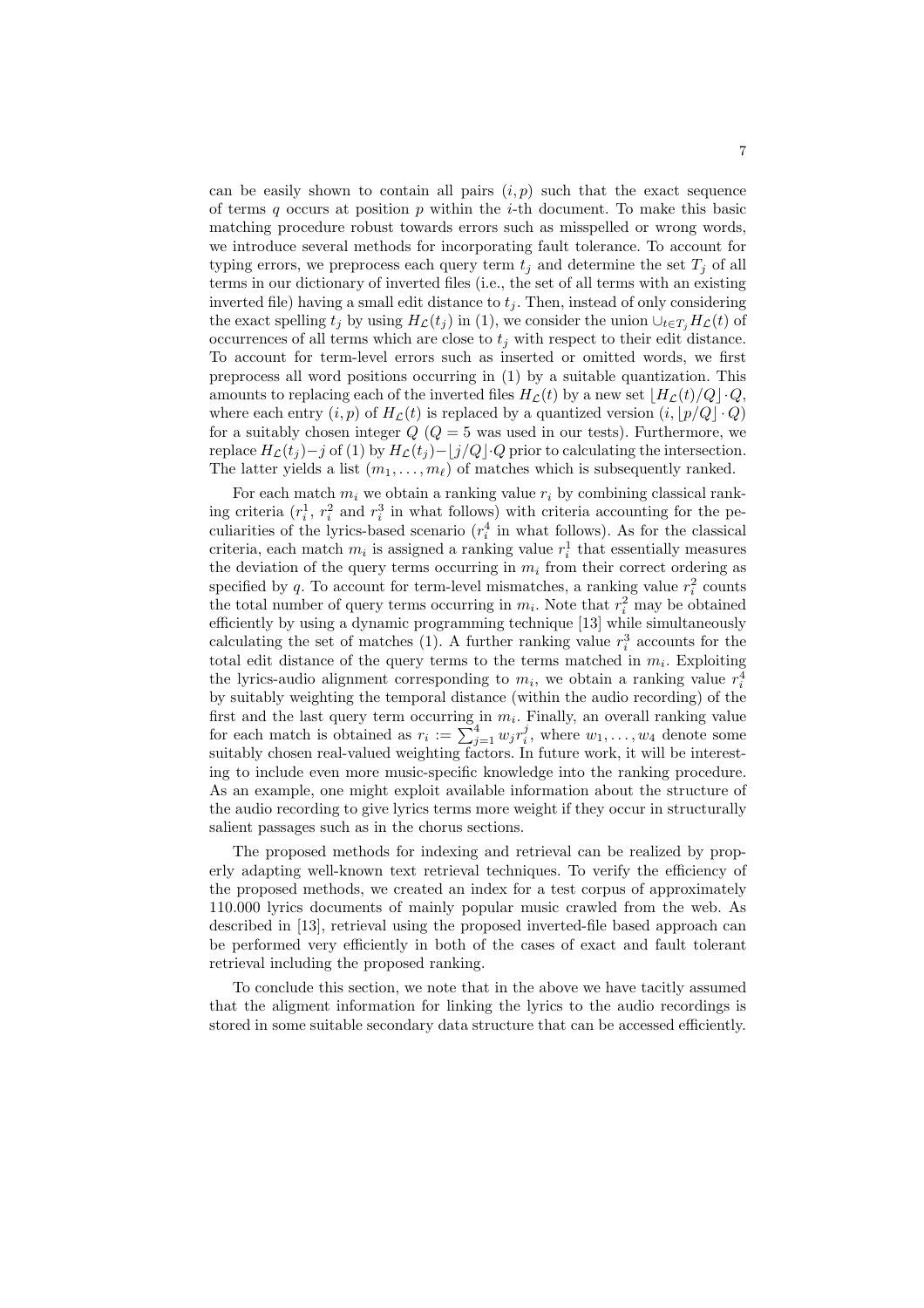

Fig. 4. Overview of the SyncPlayer framework.

In our implementation, we use an additional file format to store this information which turns out to perform sufficiently well.

## 4 A Prototypical System for Lyrics-Based Audio Retrieval

In this section, we present a prototypical implementation of a system for lyricsbased audio retrieval. Our system has been realized based on the existing Sync-Player framework, which basically consists of an advanced audio player offering a plug-in interface for integrating content-based MIR applications. In Sect. 4.1, we first briefly summarize the SyncPlayer framework and its components. Subsequently, Sect. 4.2 demonstrates how the methods for annotation and retrieval presented in Sect. 2 and Sect. 3 are integrated into this framework.

### 4.1 The SyncPlayer Framework

The SyncPlayer is a client-server based software framework that integrates various MIR-techniques such as music synchronization, content-based retrieval, and multimodal presentation of content-based audiovisual data [1]. The framework basically consists of three software components as depicted in Fig. 4: a server component, a client component, and a toolset for data administration.

The user operates the *client component*, which in its basic mode acts like a standard software audio player for \*.mp3 and \*.wav files. Additional interfaces, e.g., for performing content-based queries as well as various visualization tools, are provided through plug-ins (see Fig. 5). A remote computer system runs the server component, which supplies the client with annotation data such as synchronization information and controls several query engines for different types

8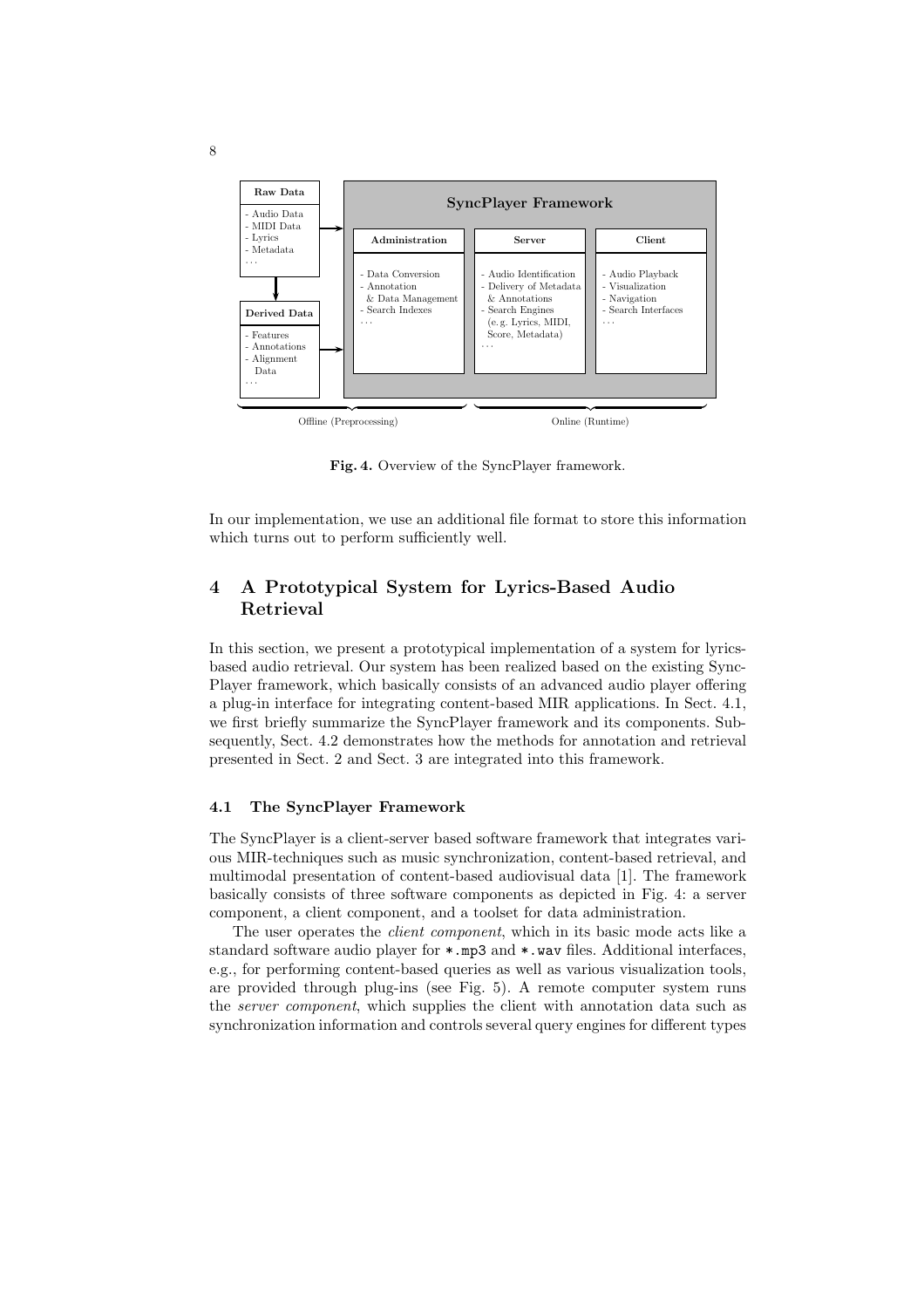of content-based audio retrieval. Several server-side administration tools are used for maintaining the databases and indexes underlying the SyncPlayer system.

The SyncPlayer framework offers two basic modes for accessing audio documents and corresponding content-based information. First, a user operating the client system may choose locally available audio recordings for playback. The client then extracts features from the audio recordings which are sent to the remote SyncPlayer server. The server subsequently attempts to identify the audio recording based on the submitted features. Upon success, the server searches its database for available annotations (such as lyrics or notes) which are then sent back to the client. The client system offers the user several visualization types for the available annotations. Two examples are a karaoke-like display for lyrics information and a piano-roll style display for note (MIDI-) information. Fig. 5 shows the SyncPlayer client (top left) along with the MultiVis plug-in for displaying lyrics synchronously to audio playback (bottom left).

The second method for accessing audio documents using the SyncPlayer is by means of appropriate query engines. In this scenario, the user operates a query plug-in offered by the client. Queries are submitted to the SyncPlayer server which, depending on the query type, schedules the queries to an appropriate query engine. A ranked list of retrieval results is returned to the client and displayed to the user. The user may then select particular query results for playback which are subsequently streamed from the server along with available annotation data. Note that the latter type of streaming is generally only allowed for authorized users. For more detailed information on the SyncPlayer framework, we refer to [1, 14]. A demo version of the SyncPlayer is available for download at the SyncPlayer Homepage [15].

#### 4.2 The Lyrics Search Plug-in

The methods for aligning lyrics to audio recordings presented in Sect. 2 as well as the procedures for creating the lyrics-based search index (see Sect. 3) have been integrated into the SyncPlayer administration tools. A query engine for lyrics-based search according to Sect. 3 has been implemented and connected to the SyncPlayer server.

On the client side, a query interface for textual queries has been developed. The interface is shown in the right part of Fig. 5. Query results returned by the server are displayed in the same window according to the formerly described ranking criterion. Fig. 5 shows a query and corresponding query results for a lyrics fragment taken from the song Yellow Submarine by the Beatles. The first two matches are displayed in the lower part of the interface. Note that due to our matching strategy, a match not only consists of a particular document ID but also of the precise position (in seconds) of the query terms within the corresponding audio recording. Upon selecting one of the matches in the result list, the audio recording is transfered to the SyncPlayer client (provided the audio recording is available for download) and playback starts directly at the matching position.

At the moment, lyrics search in the online version of the SyncPlayer framework works on our test corpus of about 100 audio recordings including the 24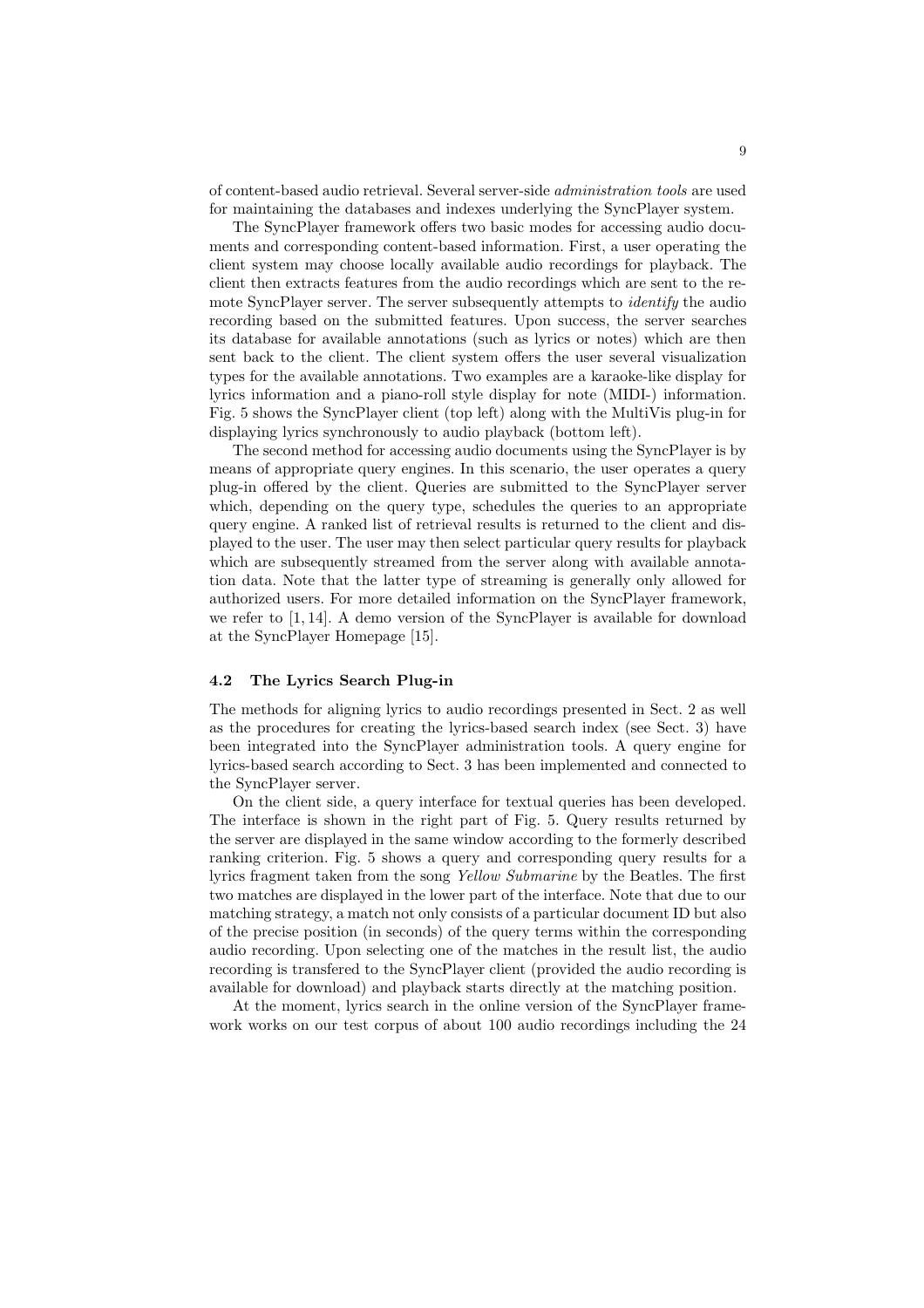

Fig. 5. SyncPlayer client (top left), MultiVis plug-in for displaying lyrics synchronously to audio playback (bottom left) and Lyrics Search plug-in for textual queries (right).

piano songs as discussed above. A larger scale evaluation of the Lyrics Seeker including relevance-based measures for retrieval performance will be conducted within the Probado library project which is summarized in the next section.

### 5 Conclusions and Future Work

In this paper, we have introduced a combination of methods facilitating lyricsbased audio retrieval in digital music collections. Based on automatically generated lyrics-audio alignments, the user is enabled to directly access audio material from the result list obtained by our query engine for text-based lyrics retrieval. As illustrated by Fig. 6, these functionalities can be combined with further browsing and visualization tools to allow for multimodal inter- and intra-document navigation in inhomogeneous and complex music libraries. Here, the SyncPlayer plug-in concept allows any number of plug-ins to be opened at the same time. For example, the lyrics search plug-in affords lyrics-based audio retrieval, while the lyrics visualization plug-in displays the text as in typical karaoke applications. At the same time the audio structure plug-in facilitates intra-document browsing on the basis of the repetitive structure of the respective audio recording, where the audio structure has been extracted in a fully automated process, see, e. g., [11]. Similar to our lyrics-based audio retrieval scenario, the availability of MIDI-audio alignments can be used to facilitate score-based audio access as well as synchronous score visualization as indicated by the piano-roll representation in Fig. 6. Further plug-ins may be used for displaying the waveform, a spectogram, a chormagram, or other derived audio representations.

There are many meaningful ways to add functionalities for content-based, multimodal music retrieval and navigation. For example, a functionality for synchronously displaying high quality scanned scores is currently being developed.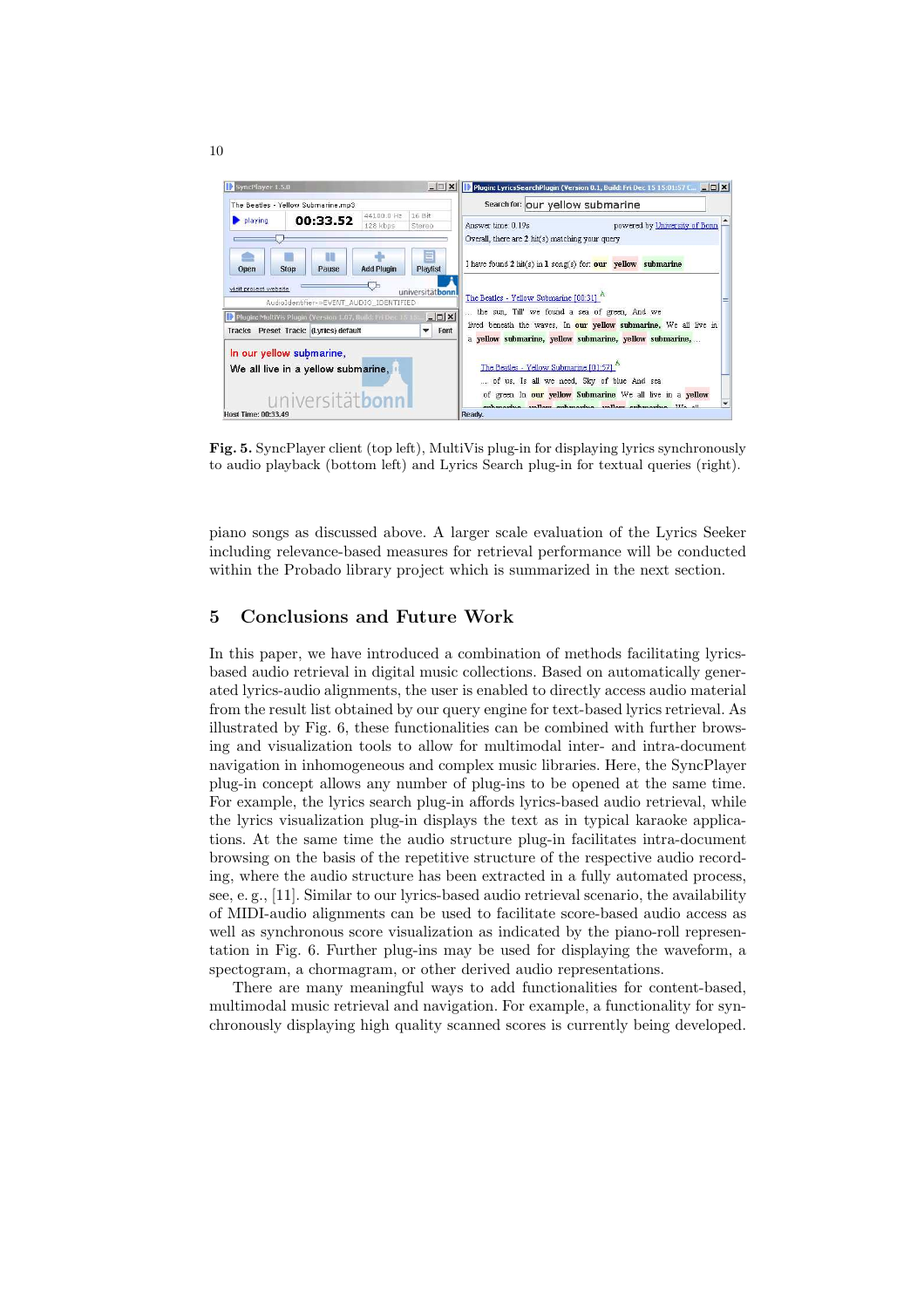

Fig. 6. SyncPlayer client with several of the available plug-ins for browsing and visualization illustrated for the Schubert example from Fig. 1. The figure shows the main audio player (upper left) as well as plug-ins for visualizing lyrics (upper right), audio structure (middle left), piano-roll (middle right), and the waveform signal (bottom).

This also requires an automated procedure to time align the pixels of scanned sheet music to corresponding time positions within an audio recording.

In future work, we will investigate novel ways for automatic lyrics to audio alignment based on scanned score material. Furthermore, we plan to integrate several other query engines into the SyncPlayer framework facilitating, e.g., audio matching [16] and score-based retrieval [13]. The methods and software components presented in this paper will be used within the German digital library initiative Probado [17] that aims at integrating (non-textual) multimedia documents into the workflow of existing digital libraries. In the Probado project, we are currently setting up a repository of digitized music documents consisting of audio recordings and scanned sheet music. In this context, the proposed methods will be used for the tasks of automatic annotation of music documents (lyrics-audio alignment, Sect. 2), content-based audio retrieval (lyrics search, Sect. 3), and content-based navigation in audio recordings (SyncPlayer and plug-ins, Sect. 4).